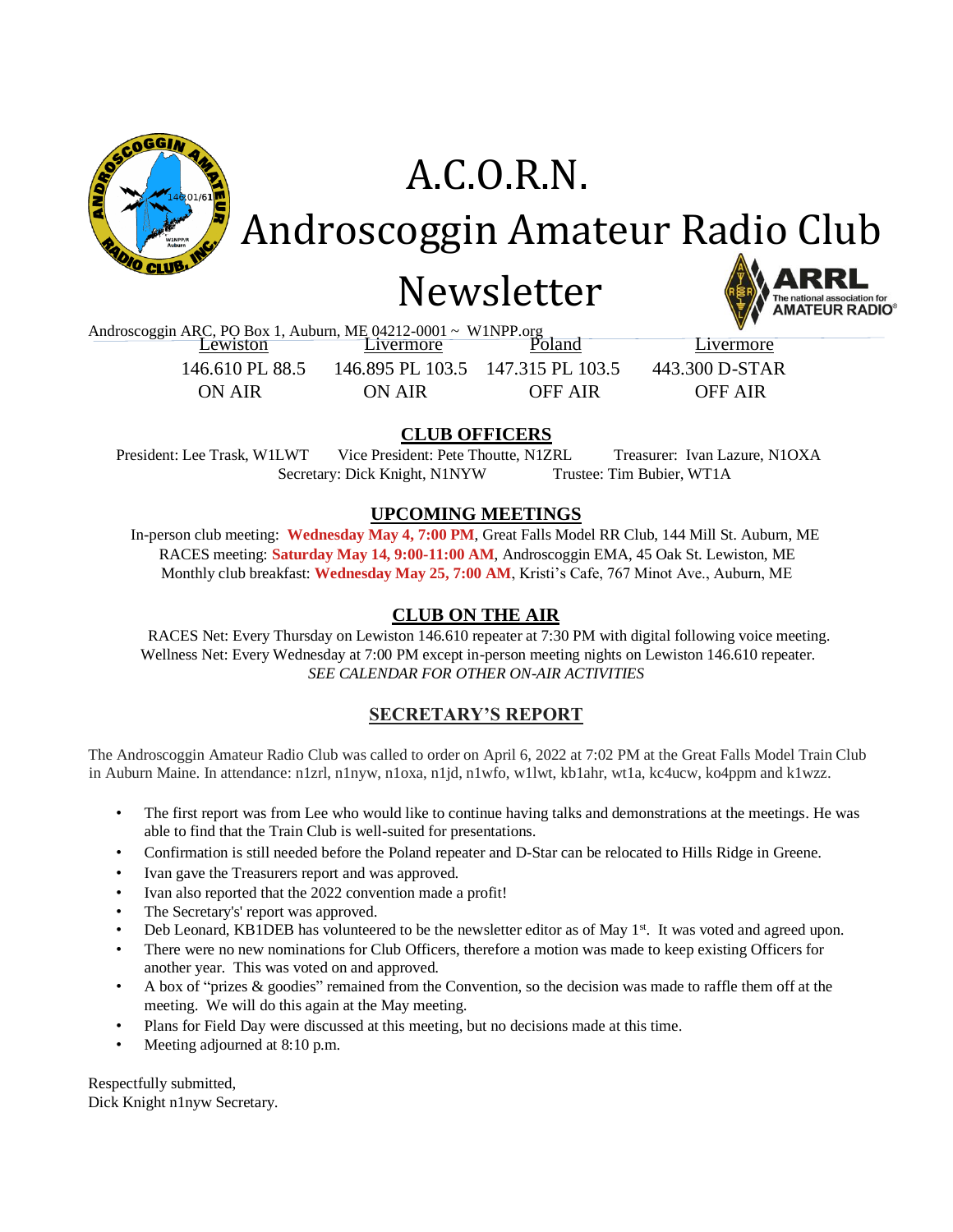#### SPECIAL RECOGNITION

The club had the honor of receiving a special plaque and letter of recognition from The ARRL Board of Directors at the hamfest. They have recognized our organization for over 70 years of affiliation with the ARRL (our official date of affiliation is April 27, 1951) and our work on many things from hosting the annual State ARRL Convention, sponsoring volunteer exam sessions, providing emergency communications for, events and much more.



WHEREAS, the Androscoggin Amateur Radio Club ("the Club") is the longest continuous operating amateur radio club in Maine,

WHEREAS, the Club has been affiliated for at least 70 years,

WHEREAS, for many years the Club has provided access to members and other hams to multiple VHF linked repeaters, including analog, D-STAR and Yaesu System Fusion,

WHE, EAS, the Club for decades has organized and run the annual Androscoggin Hamfest & Convention, featuring a wide variety of amateur radio presentations, including solving RFI problems, satellite communications, and the ARRL Forum, and hosted many NTS and other annual meetings,

WHEREAS, the Club has sponsored many Volunteer Examinations, bringing new people into the amateur radio community,

WHEREAS, Club members support multiple public service events, including the Dempsey Challenge, and other races and hikes,

WHEREAS, the Club is a staunch supporter of SKYWARN and ARES®, providing a valuable public service throughout southern Maine,

THEREFORE, BE IT RESOLVED that the ARRL Board of Directors hereby congratulates and recognizes the Androscoggin Amateur Radio Club for its contributions to amateur radio on its 70th anniversary of ARRL affiliation.

Congratulations to all of you for all you do to make our club very special.